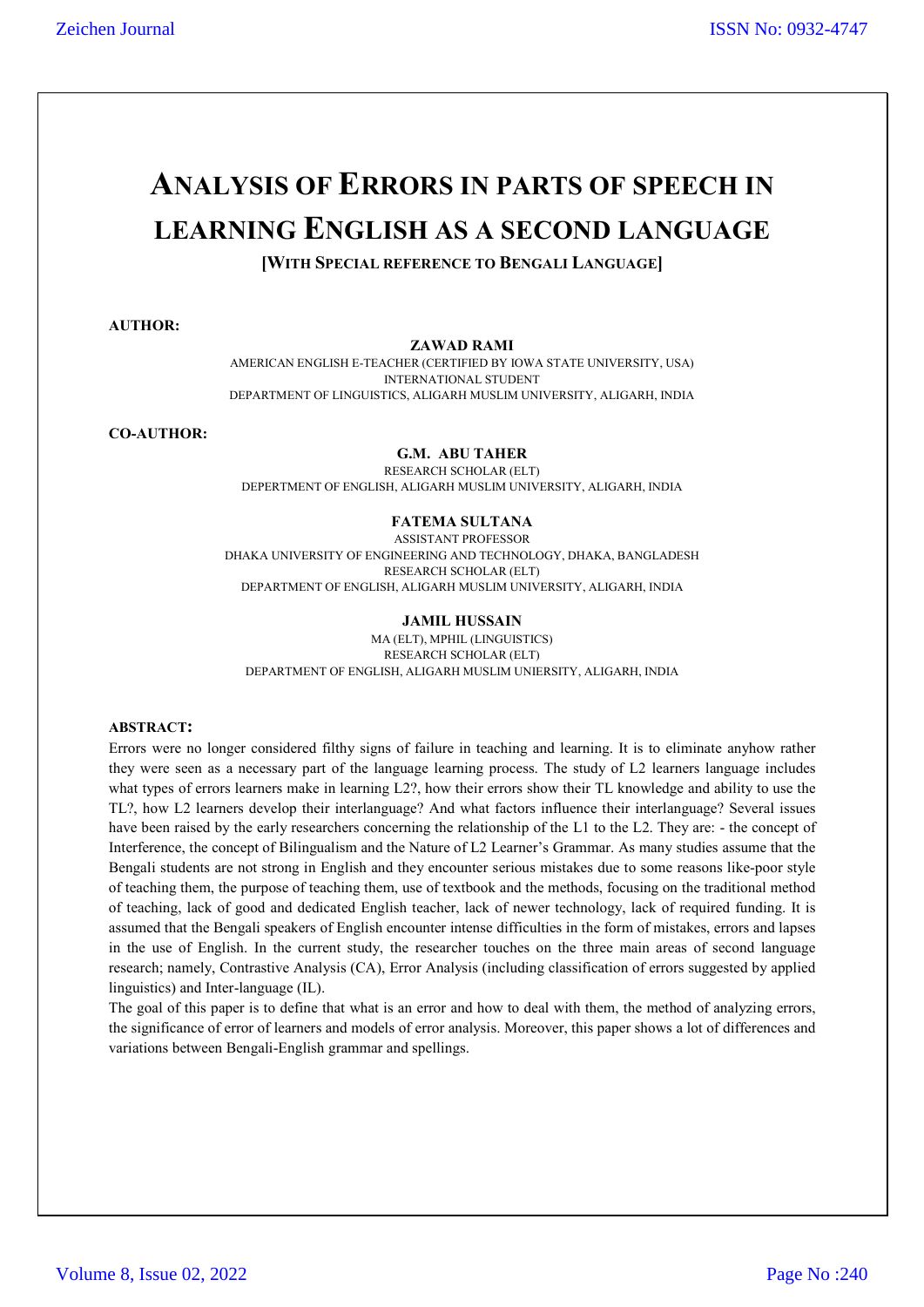# **What is an Error?**

Errors are an integral and inevitable part of language learning. According to Applied linguistics, an error is a deviation from prescribed rules of a language made by a learner of a second language. Such errors result from a lack of the learner's knowledge of the correct regulation of the target language. In other words, we can say that an error is something that comes doesn't make any sense or make communication difficult and something unsuccessful with the language.

According to Brown (1994:205), "Error is a noticeable deviation from the adult grammar of a native speaker, reflecting the Interlanguage competence of the learner."

According to Lightbown and Spada (2013), "Errors are a natural and valuable part of the language learning process". Corder makes a clear distinction among lapses, mistakes and errors.

## **Mistakes, Lapses and Error**

#### **Lapses-**

It is argued that the native speaker sometimes produces ill-formed utterances which are readily correctable by the speaker.

#### **Mistakes-**

Mistakes occur due to the selection of an item from the wrong style, dialect or variety. So mistakes of performance should therefore be distinguished from those errors which are arising from imperfect competence in TL. The learners can able to self-correct the mistakes. Mistakes are always systematic well as it is related to the learner performance.

#### **Errors-**

These refer to the breaches of the code along with the systematic error of the learner from which we can construct his knowledge of the language. The learners can't self-correct the errors. Errors are always non-systematic and related to competence. Since our aim in learning a second language is not simply the learning of laws of grammar but to enable the learner to use the language appropriately in composition; thus, equal attention must be paid to both 'errors' and 'mistakes'.

#### **Importance of an Error**

From the 1960s to the 1970s an error study or analysis is a method used to find the answers to the problems. As stated by Corder and edited by Richards, errors are significant in three ways: "Errors of a learner are significant in three different ways. First to the teacher, in that they tell him if he undertakes a systematic analysis, how far towards the goals the learner has progressed. Second, they provide to the researcher's evidence of how language is learned and acquired, what strategies or procedures the learner is employing in his discovery of the language. Third, they are indispensable to the learner himself because we regard to the making of errors as a device the learner uses to learn."

Corder (1967) states that the usefulness of error analysis in three respects- to the researcher and linguist, to the language teachers and to the learner himself.

Stephen pit Corder was probably the first to point out and discuss learner's errors which learners make during their learning a second language. The learners' errors also play a significant role in the analysis of learners' language; such as:

- Errors are pieces of evidence of the learners' linguistic competence.
- Errors provide shreds of evidence as to how the learners' attempt to internalize the target language system.
- Errors are evidence of a system, not the system of the target language but the system of the learners' interlanguage.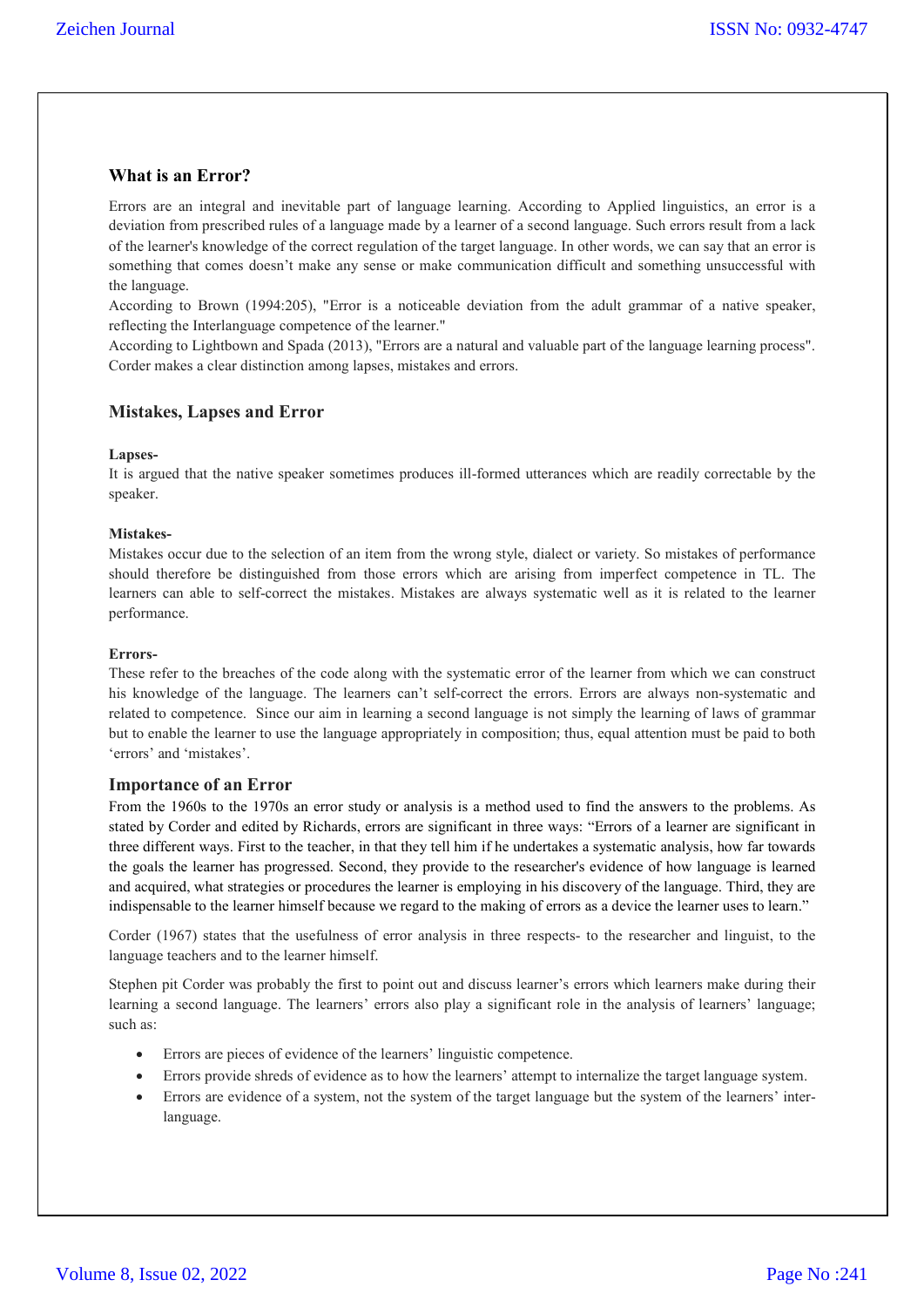- Errors provide ways to what to correct and how to correct the learners' errors.
- Errors serve as a considerable means for teachers to observe the learners learning process and learning strategies.

## **Error Analysis helps us:-**

- SLA researchers about L2 psychological Linguistic process.
- Find psycholinguistic process in L2 learning, which constitutes an essential role in L1 and L2 learning (Senders and Moray, 1991).
- ESL/EFL teachers and methodologists need EA to understand the learning strategies that learners adopt at different stages of learning.
- ESL/EFL teachers and pedagogies in designing better syllabi and developing better teaching materials and methods.
- Develop better teaching methods and syllabus designing.

# **Ways of analyzing learner's error:-**

There are two major approaches to the study of learner's errors, namely contrastive analysis and error analysis. Initially, the approach of error analysis was dominated by the principles of Contrastive Analysis. The proponents of Contrastive Analysis thought that the most effective language teaching materials are those that are based upon a scientific description of the target language and carefully compared with a parallel description of the native language of the learner. According to the Encyclopedic Dictionary of Applied Linguistics (1999), a contrastive analysis describes the structural differences and similarities of two or more languages. Crystal (1992) has defined Contrastive Analysis or Contrastive Linguistics as the identification of points of structural similarity and difference between two languages (Crystal, 1992:83). In the second language learning, a more positive attitude developed towards learner's errors which compared to what was prevalent in the contrastive analysis hypothesis.

## **Second language learning: The birth of Error Analysis (EA)**

The journey of error analysis started with contrastive analysis and error analysis is the updated version of contrastive analysis. Contrastive analysis was first developed by Fries (1945). Fries (1945:9) give a very strong statement about the CA hypothesis and it was he who confidently established contrastive linguistic analysis as an integral component of the methodology of foreign language teaching. Nickel (1971:15) says that "Both teacher and the author require a knowledge of contrastive grammar to predict, explain, correct and eliminate errors due to interference between the source language and target language." With the publication of Robert Lado's influential book 'Linguistics across Cultures' (Lado, 1957), it emerged as a theory of pedagogical implications. The book laydowns how to carry out a rigorous step by step comparison of L1 and L2 in terms of:

i) Phonology, ii) Grammar, iii) Writing systems, iv) Cultures, Robert Lado describes that how Spanish learners add an "e" before English consonant clusters starting with /s/ so that /sku:l/ becomes /esku:l/ to conform to the syllable structure of Spanish. Consequently, language teaching should concentrate on points of difference. The procedure involved first describing comparable features of the two languages (E.g. Tenses, Verbs, Consonants and Clusters etc.) and then comparing the forms and resultant meanings to spot mistakes that would predictably give rise to interference.

Error Analysis is the study of the errors that learners make in their speech and writing. It has the shortest history of a single method of analysis of learner language which is based on the concept of interlanguage. Error Analysis is a set of procedures for assessing the relative seriousness of learner errors. In this context, the central premises of interlanguage are presented: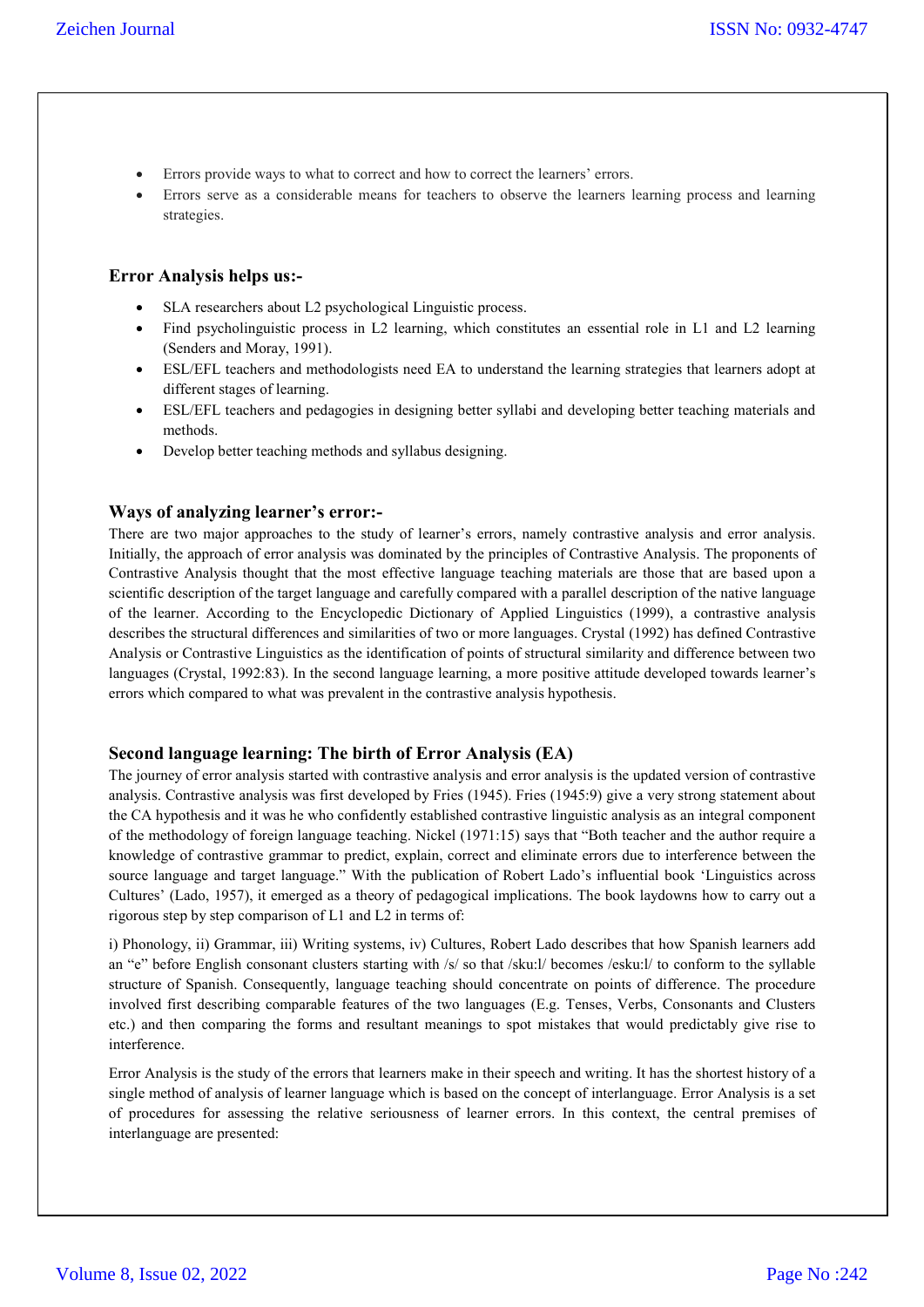- A learner's interlanguage consists primarily of implicit linguistic knowledge.
- It constitutes a system in the same sense that a native speaker's grammar is a system. The system accounts for regularities that are apparent in the learner's use of L2.
- It is permeable. As it is incomplete and unsettling, it is easily penetrated by new linguistic forms derived both externally from input and internally through such processes as over-generalizations.
- It is transitional. The learner restructures his/ her interlanguage grammar over time. Thus development involves the learner passing through a series of stages.
- It is variable. At any stage of development, the learner will employ different forms for the same grammatical structure. This variability may be random but is largely systematical.
- It is the product of general learning strategies. One such strategy is the L1 transfer, or other strategies are intralingual – like overgeneralization  $\&$  simplification.
- A learner may supplement his/her interlanguage utilizing communication strategies (for instance; paraphrase or requests for assistance) to compensate for gaps in or difficulty in accessing L2 knowledge while performing.
- It may fossilize (i.e. the learner may stop developing and thus fail to achieve an entire native speaker grammar.

# **Characteristic of English and Bengali Grammar**

The present study is an attempt to show the basic characteristics of English and Bengali, It takes into consideration the various morphological processes involved in the Derivational and Inflectional system of the two languages. The two languages are originally different from each other and therefore they do not share many of the morphological features. However we do find similarities at the level of morphological process. Both Bengali and English use almost same type of morphological processes like affixation, zero modification internal change, suppletion and compounding. Bengali is one of the major languages of South Asian region and therefore it has Reduplication as one of its most striking morphological feature. Thus we may say that the present chapter may focus the similar and dissimilar morphological features of the two languages which may prove helpful for language teachers and teaching material producers. But the use of Reduplication is absent in English.

| Bengali           | <b>English</b>    |  |
|-------------------|-------------------|--|
| Affixation        | Affixation        |  |
| zero-Modification | zero-modification |  |
| Internal change   | Internal change   |  |
| Suppletion        | Suppletion        |  |
| Compounding       | Compounding       |  |

 **Table 1.1 Similarities between Bengali and English**

## **Introduction to Parts of speech**

Grammar is one of the basic components of any language, which is must be learnt by students (Praninskas, 1980). According to Raja T. Nasr (1988:52), grammar is a very useful and important part of any language. There are many rules in grammar, including articles, parts of speech, sentence pattern, and tense, etc. (Cook and Richard, 1980).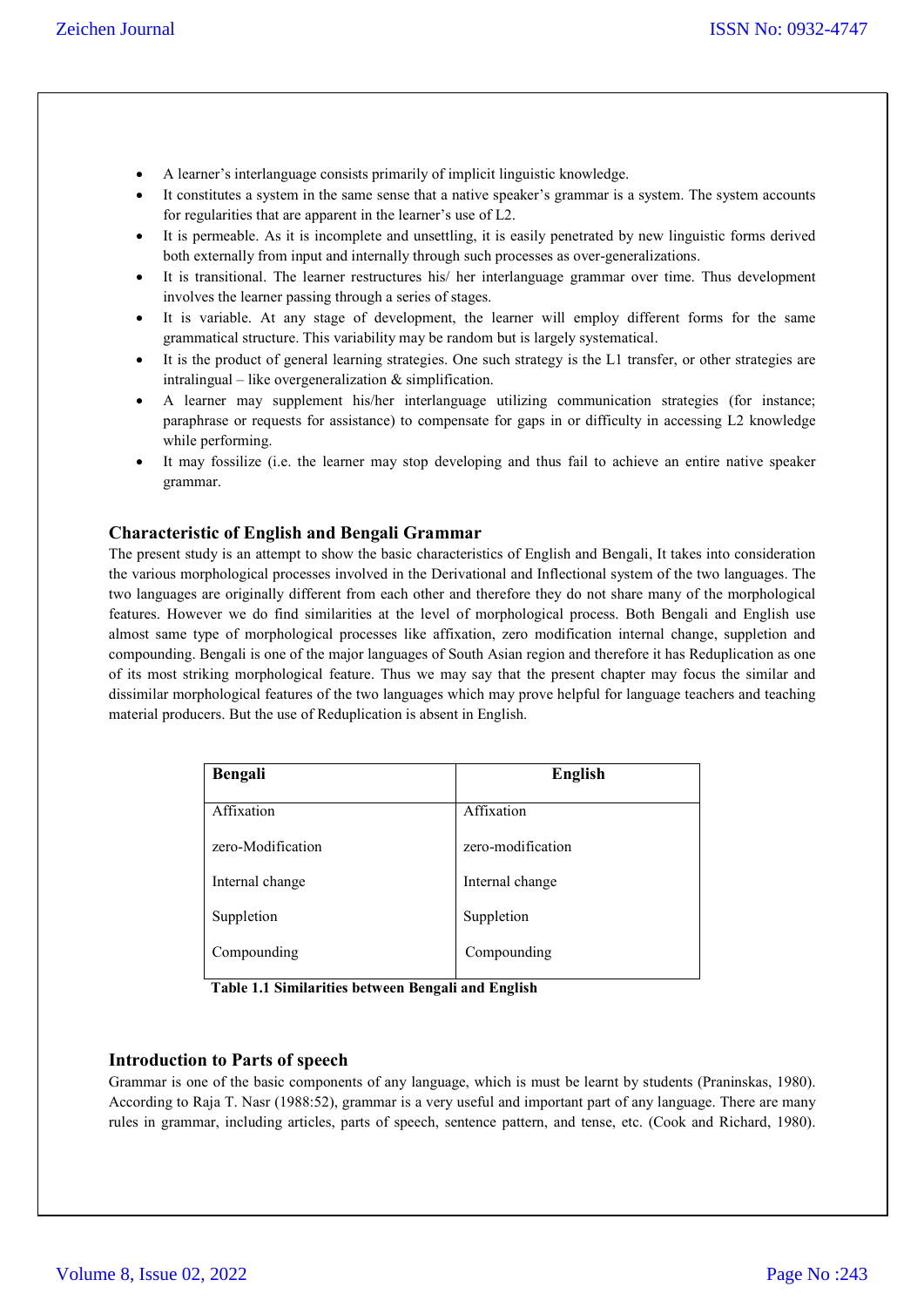Grammar is one of the most important components to learn and understand a language. Grammar plays an important role in the construction of a language. Grammar is one are to understand another language's linguistic system. This includes the study of tenses, sentence structure and part of speech accordingly. Grammar makes written content more readable and in turns more interesting. Grammatical errors come in many forms and all can easily confuse and obscure meaning. Some common errors are with sentence structure, subject/verb tense, punctuation, spelling, and other basic mechanics and parts of speech.

Language comes before grammar, which is only an attempt to describe a language. Knowing the names for the various elements which make up language (the terminology) and the functions they perform (the parts of speech) also helps us talk about it so we. In grammar, a part of speech (also called lexical categories, grammatical categories or word classes) is a linguistic category of words. Parts of speech" is a traditional term for the categories in which words of many languages are classified, according to their functions in sentences. In contemporary linguistics, the term part of speech has generally been discarded in favour of the term "word class". Determining parts of speech is nothing more than determining the function/job of a particular word has in a sentence. They all play a role equally in the sentence, and one word might be a noun one time and a verb in the next time. It's quite important to recognize parts of speech. This helps you to analyze sentences and understand them. It also helps you to construct good sentences.

There are thousands of words in any language. But not all words have the same job. For example, some words express "action". Other words express a "thing". Other words "join" one word to another word. These are the "building blocks" of the language. Think of them like the parts of a house. When we want to build a house, we use concrete to make the foundations or base. We use bricks to make the walls. We use window frames to make the windows, and door frames to make the doorways. And we use cement to join them all together. Each part of the house has its job. And when we want to build a sentence, we use the different types of word. Each type of word has its job. The traditional parts of speech were of eight kinds, excluding the two articles (a/an, the). There are eight parts of speech in English, however, some scholar has been suggested nine parts of speech in English language. Adjective, Adverb, Article, Conjunction, Interjection, Noun, Preposition, Pronoun and Verb. For example: -

(i) Well, she and my young John walk to the school slowly. In this sentence, Well= interjection, She= Pronoun, and= Conjunction, My= Pronoun, Young= Adjective, John= Noun, Walk= Verb, To= Preposition, the= article, School= Noun, Slowly= Adverb. This example involves all parts of speech elements.

(ii) My friend speaks English fluently.

In this sentence, my (adjective), friend (noun), speaks (verb), English (noun), fluently (adverb).

(iii) Oh! I went to school and I met friend.

In this sentence, Oh! (Interjection), I (pronoun), went (verb), to (preposition), school (noun), and (conjunction), I (pronoun), met (verb), Friend (noun).

#### **The description of errors in tagging parts of speeches**

In this step, we have shown the description of the errors in which have been made by the informants of the study. Therefore, the analysis of the grammatical errors in mark English POS made by us was presented in the form of a table.

#### **Noun-**

The noun is a part of speech that denotes a person, place, thing or idea. Everything around us that can be named, can be regarded as a noun. Nouns are primarily divided into proper nouns and common nouns. Specific names that represent unique entities are known as proper nouns, ex: Earth, Mary, England, Cambridge University, etc. When writing proper nouns, the first letter of the word is written in capital letters. Common nouns are names for general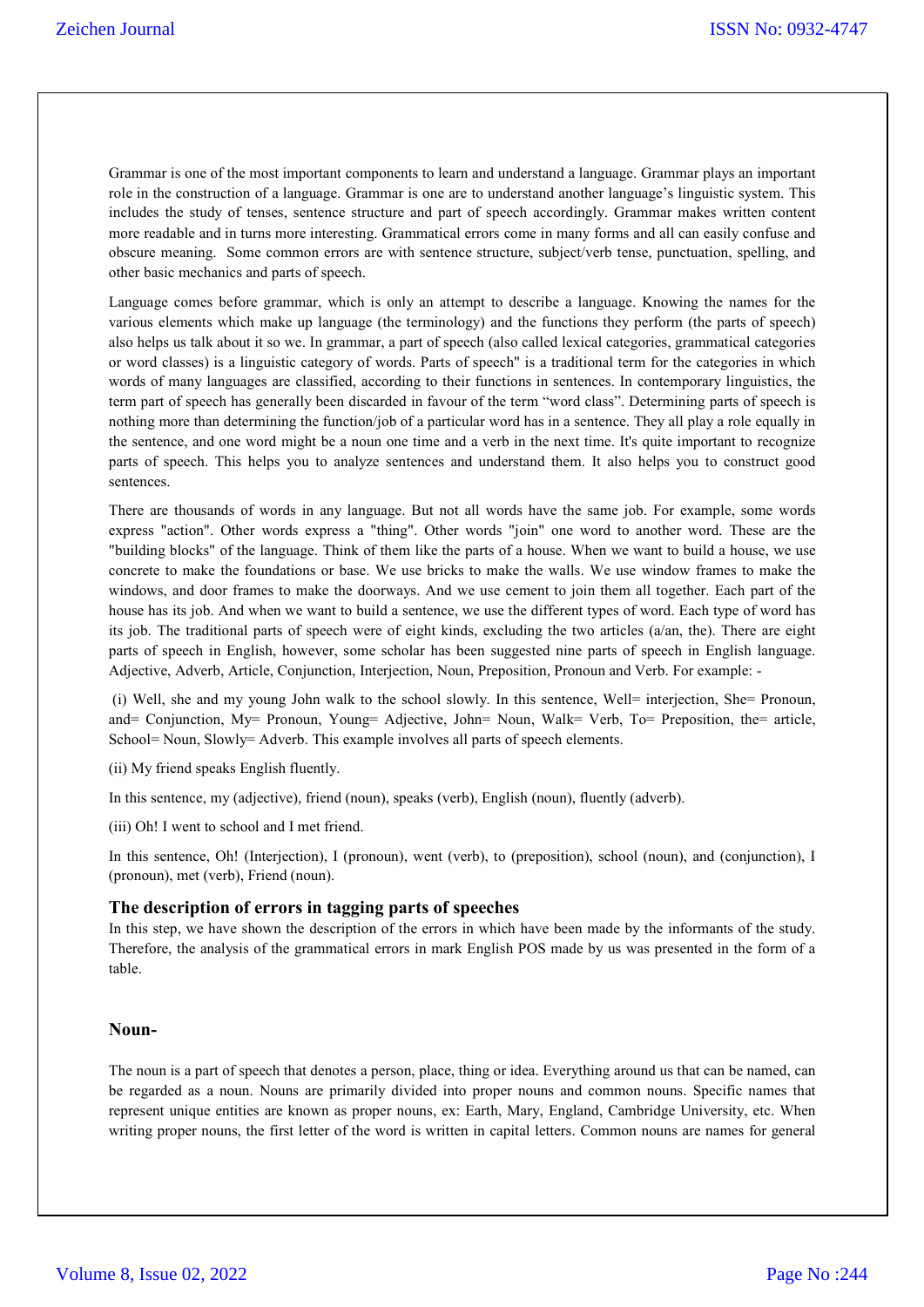terms and describe a class of entities, ex: table, planet, country, etc. Whenever we are making a sentence, there must be a noun in it which you have to use in the right way to make a sense of your sentence. Bengali has also five kinds of a noun like Hindi, Urdu and English which are used to express the different conditions. We have shown the nouns of the Bengali language in contrast with English which is mention given below. **(**See **Table 1.2)**

| <b>English Nouns(noun)</b> | <b>Bengali Nouns(bisesya)</b> |
|----------------------------|-------------------------------|
| Moon                       | Chandra                       |
| Home                       | Baadi                         |
| Backrest                   | Pith/pasha                    |
| Throat                     | Gala                          |

**Table 1.2 Nouns in Bengali language**

## **Pronoun-**

The pronoun is a word used in place of one or more nouns. It may stand for a person, place, thing, or idea. Usually, when a noun or noun phrase has been used once, a pronoun is used to avoid repetition of the same noun or noun phrase. A contrastive analysis of Urdu and English pronouns presented in the chart above further confirms that there is no noticeable difference between the patterns of Bengali English pronouns. The set of words given in the chart further suggest that these similarities and dissimilarities do not have any pedagogical relevance. However, the points given below must be taken care of at the time of Designing courses for language learners. The pronoun is called sarbanam in Bengali. The Researcher has shown the pronouns of Bengali language in contrast with English which is mention given below:-

| <b>Pronouns in English</b> |      | <b>Pronouns in Bengali</b> |                    |                    |                 |
|----------------------------|------|----------------------------|--------------------|--------------------|-----------------|
| (pronouns)                 |      |                            | (sarbanam)         |                    |                 |
| $\mathbf I$                | Me   | My/mine                    | Ami                | Amake              | Amar/amar       |
| We                         | Us   | Our/ours                   | Amra               | Amader             | Amader/amader   |
| You                        | You  | Your/yours                 | Tui/tumi/<br>aapni | Tui/tumi/<br>aapni | Tor/tomar/apnar |
| They                       | Them | Their/theirs               | Tara               | Tader              | Tader/tader     |
| He                         | Him  | His                        | Tini               | Tanr               | Tanr            |
| She                        | Her  | Her/hers                   | Tini               | Tanr               | Tanr            |

**Table 1.3 Pronouns in Bengali language**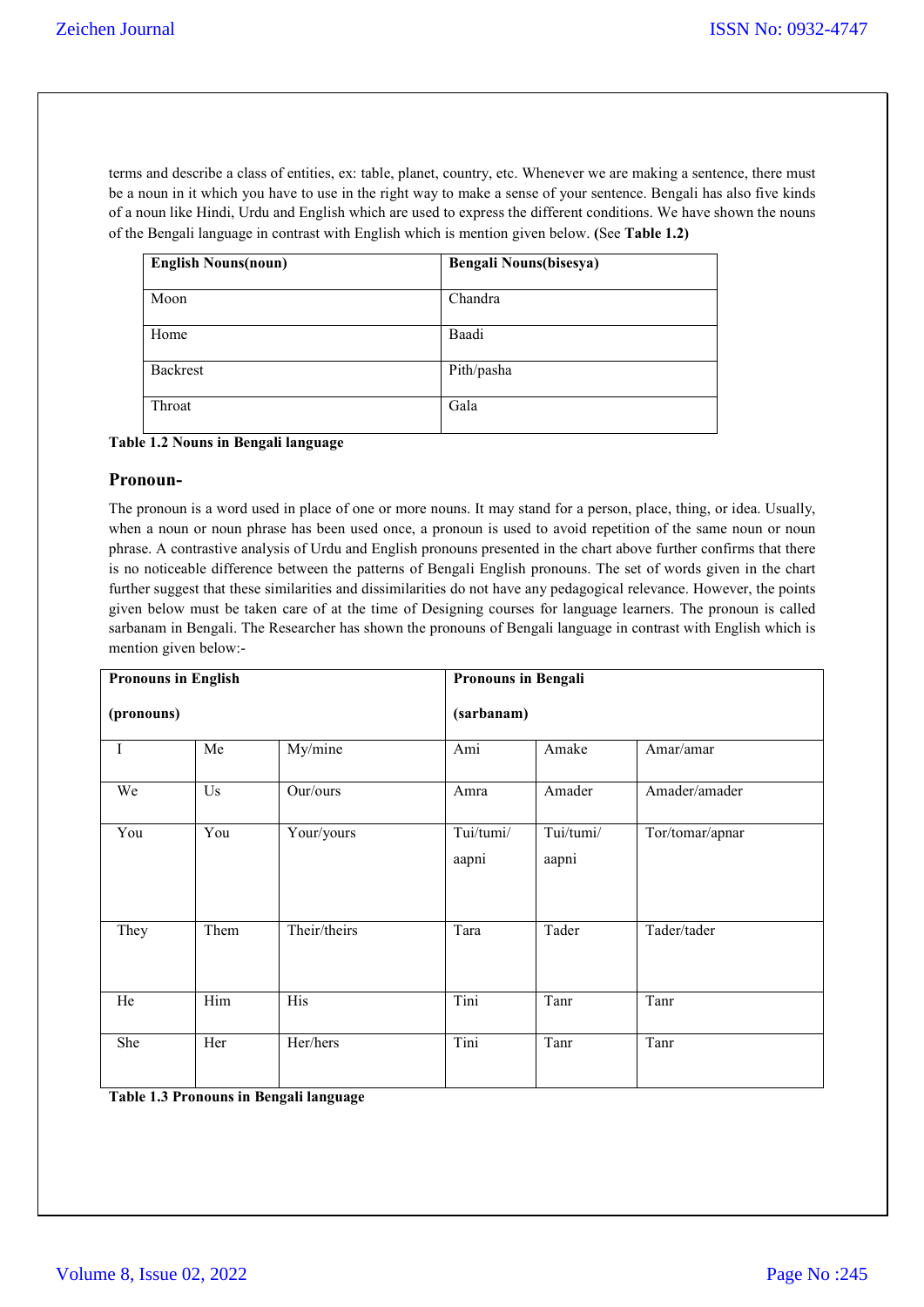# **Verb-**

A verb is a word that shows action for saying something about some person or thing or a Word that express action or presence is called a verb. The verb is the indication of an action, an occurrence, or a state of being. Whether mental, physical, or mechanical, verbs always express activity. The Verbs can also sometimes be recognized by their position in a sentence. The previous analysis's which are done by various scholars further confirms that the Bengali verbs don't inflect for gender and number. English also does not inflect for gender and number and therefore its inflectional pattern is much simpler than that of Bengali, Given the above, we may conclude that the pattern of English may not prove difficult to comprehend for Bengali language learners.

In most languages, a verb may agree with a person, gender, number of its arguments, such as its subject or object. The Researcher has shown the verbs of the Bengali language in contrast with English which is mentioned below. (See **table 1.4.)**

| <b>English verbs, Examples</b>                            | <b>Bengali verbs, Examples</b>                        |
|-----------------------------------------------------------|-------------------------------------------------------|
| (Kriya)                                                   | (Verb)                                                |
| 1. Gatakriya                                              | 1. Past verbs                                         |
| Ex- Ami bolechi, amra bolechi, tumi bolecho, tini/tini    | Ex- I spoke, we spoke, you spoke, s/he spoke, they    |
| bolechen, tara bolechen etc.                              | spoke etc.                                            |
| 2. Bortoman kriya                                         | 2. Present verbs                                      |
| Ex-Ami boli, amra boli, tini/tini bolen, tara bolen, tumi | Ex- I speak, we speak, s/he speaks, they speak, you   |
| bolo etc.                                                 | speak etc.                                            |
|                                                           |                                                       |
| 3. Vobissot kriya                                         | 3. future verbs                                       |
| Ex- Ami bolbo, tumi bolbe, amra bolbo, tara bolbe,        | Ex- I shall/will speak, you will speak, we shall/will |
| tini/tini bolben etc.                                     | speak, they will speak, s/he will speak etc.          |
|                                                           |                                                       |

**Table 1.4 verbs in Bengali language**

## **Adverb:-**

An adverb is a word that is used to change or modify the meaning of an adjective, a verb, a clause, another adverb, or any other type of word or phrase except for determiners and adjectives that directly modify nouns. Both the languages have adverbs in their structure which signals time place, manner, degree, amount, purpose, result, etc. A contrastive analysis of the pattern of adverbs in both the languages indicates that there are seven different kinds of adverbs. The numbers of adverbs are same in both the language Bengali and English. In English as well as in Bengali the similarity between the numbers of adverbs in both the languages can be shown in the following table.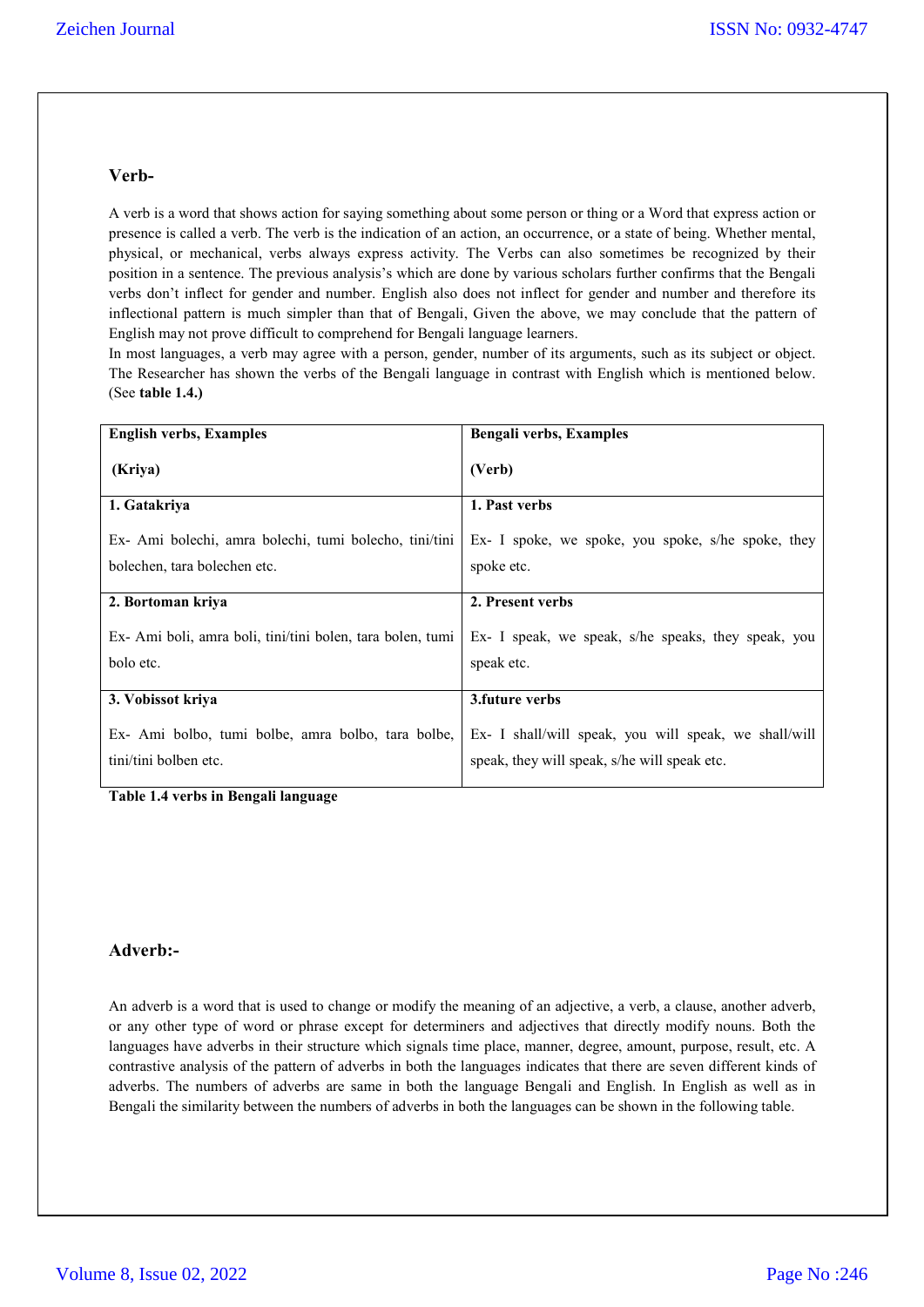| <b>Bengali Form of adverb, Examples</b>              | <b>English Form of adverb, Examples</b>            |
|------------------------------------------------------|----------------------------------------------------|
| (Kriya-bisesan)                                      | (Adverb)                                           |
| 1. Adverb of Time:- Aage, shighra, pore, itimodhyei  | 1. Adverb of time:- Before, soon, after, already   |
| etc.                                                 | etc.                                               |
| 2. Adverb of Place:- Ekhane, sekhane, doore,         | 2. Adverb of place: - Here, there, far, under etc. |
| aota/niche etc.                                      |                                                    |
| 3. Adverb of Direction:- Ekhane, sekhane, kache,     | 3. Adverb of direction: Here, there, near, behind  |
| pichone etc.                                         | etc.                                               |
| 4. Adverb of Frequency:- Praie, dubar, kodachit etc. | 4. Adverb of Frequency:- Often, twice, seldom      |
|                                                      | etc.                                               |
| 5. Adverb of Degree or Quality: - Khub, sampurna,    | 5. Adverb of degree or quality: - Too, fully,      |
| dridho etc.                                          | strongly etc.                                      |
| 6. Adverb of Affirmation:- Nishchay, nishchay,       | 6. Adverb of Affirmation/Negation:- Indeed,        |
| nishchay, kokhonona, na etc.                         | surely, certainly, never, no etc.                  |
| 7. Adverb of reason: - Sutrang, tai, eibhabe etc.    | 7. Adverb of reason:- Therefore, Hence, thus etc.  |
|                                                      |                                                    |

## **Table 1.5 Adverbs in Bengali language**

Here, this element of English POS is less problematic and difficult in the comparison of verb.

## **Adjective:-**

An adjective is a describing word which provides finer gradation of meaning than is possible in using the noun alone. It gives more information about the object signified. Adjectives answers what kind, which one, how many, how much. An adjective answers at least one of them. Certain words and groups of words are used within a sentence to specify, qualify, or otherwise determine the meaning of another word. Here we have shown the adjectives of Bengali language in contrast with English which is mention given below (see **Table 1.6).**

| <b>Adjectives in Bengali</b> | <b>Adjectives in English</b> |
|------------------------------|------------------------------|
| (Biseshon)                   | (Adjective)                  |
| Ekti sabuj gach              | A green tree                 |
| Ekjon biseshooggo manush     | An expert man                |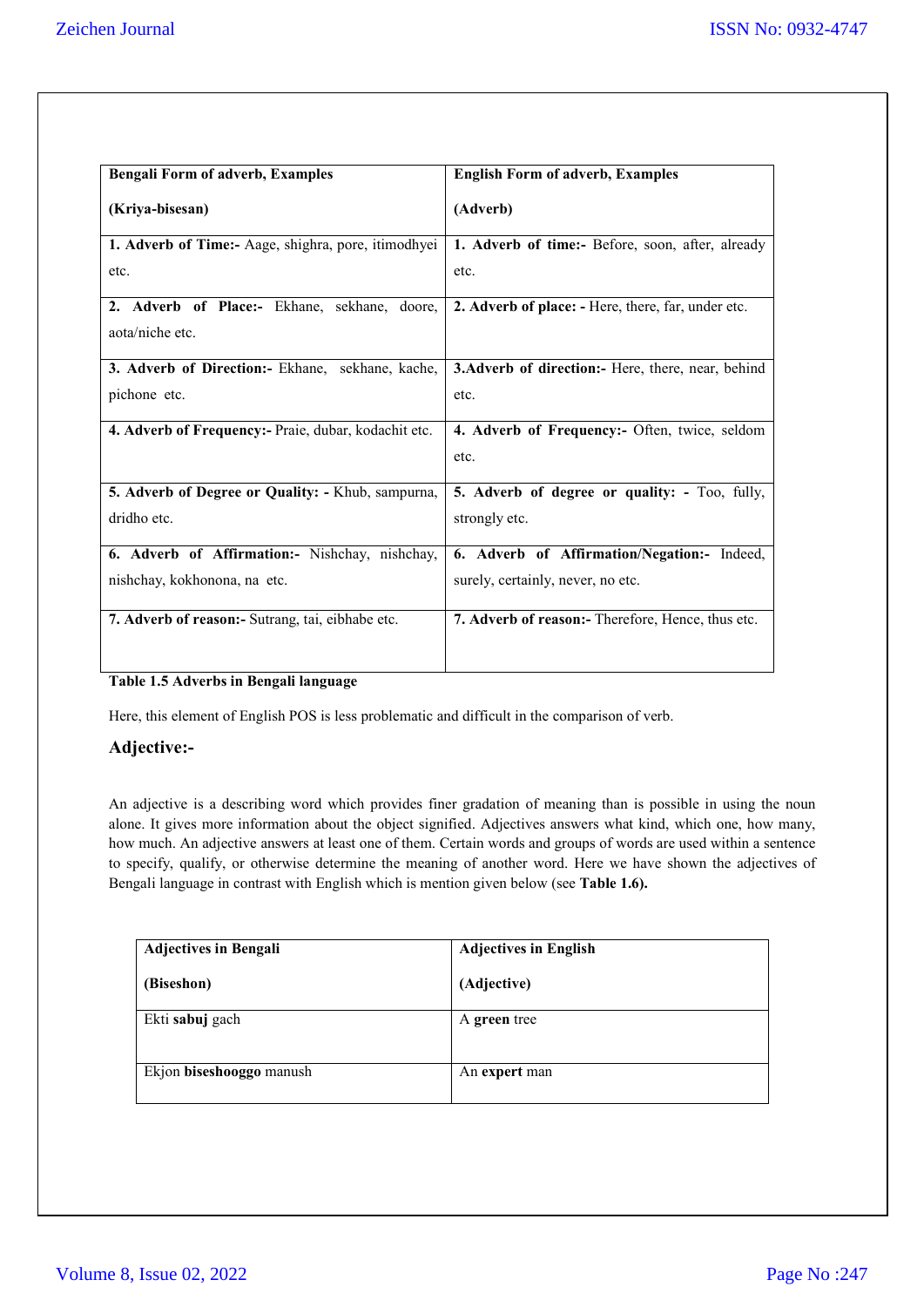| Yubak manush/Yubak           | Young man                 |
|------------------------------|---------------------------|
| <b>Komal hridayer</b> manush | <b>Soft-hearted human</b> |

#### **Table 1.6 Adjectives in Bengali language**

In English, the form of an adjective does not change. Once you have learnt it that's it and it does not matter if the noun being described is male or female, singular or plural, subject or object. Some adjectives give us factual information about the noun - age, size, colour, etc. (fact adjectives - can't be argued with). Some adjectives show what somebody thinks about something or somebody - nice, horrid, beautiful, etc. (opinion adjectives - not everyone may agree).

## **Preposition:-**

In English, a Preposition is a word which is placed before a noun or pronoun to show its relation to some other words, the examples are: - 'It, For, In, If, Instead of, On account of, Before, Across, Around etc. A contrastive analysis of English Preposition and Bengali Postposition confirm that their position of occurrence is totally different from each other. As said earlier in English it occurs before a noun while in Bengali its position of occurrence is after noun and pronoun and this is why it is called a postposition. The table given above exhibits the main difference in Bengali and English Pre and Post positions pedagogically a positional difference of Bengali English pre and postpositions may base a Pedagogical problem because both of them have a fixed position of occurrence. Here we have shown the comparison of prepositions between Bengali and English which is mentioned below (see **Table 1.7).**

| <b>Postposition in Bengali</b>   | <b>Preposition in English</b> |  |
|----------------------------------|-------------------------------|--|
| (after noun)                     | (before noun)                 |  |
| 1. Ram er kalam                  | 1. A pen of Ram               |  |
| 2. Nadir jal                     | 2. Water of river             |  |
| 3. Aamer/Aam er ross (different) | 3. Mango juice (different)    |  |

#### **Table 1.7 prepositions in Bengali language**

The following chart shows the difference in their position of occurrence. Only there are two conditions for prepositions, as said earlier in English, it occurs before a noun. While in Bengali, its position of occurrence is after noun and pronoun. Thus, it is called postposition.

# **Conjunction:-**

A contrastive analysis of Bengali English connectives indicate that both the languages make use of conjunctions, as a class of word that is use to conjoin two elements. The analysis of the words displayed in the chart indicates that the pattern of conjunctions is almost similar in both the languages. The structural similarities in the patterns of Conjunctions may not pose pedagogical implications. Similarities/dissimilarities in conjunctions between Bengali and English shown in the table which is given below (see **Table 1.8**).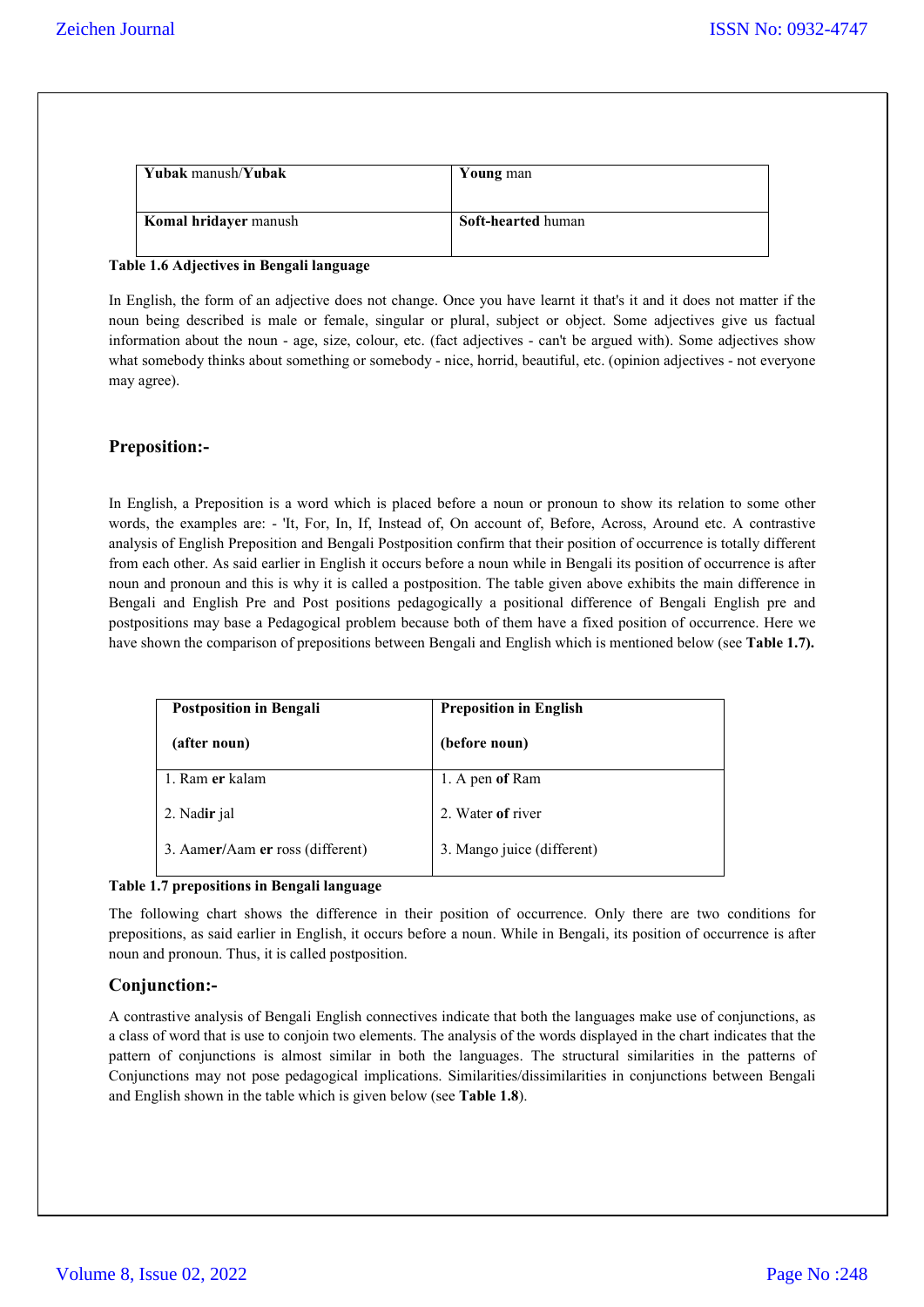| <b>Bengali</b> conjunction                           | <b>English Conjunctions</b>                          |
|------------------------------------------------------|------------------------------------------------------|
| (Sanmishran/Padannoyi abyaya)                        | (Conjunction)                                        |
| 1. Co-ordinating: Ebong, ba, kintu etc.              | 1. Co-ordinating: - And, Or, But.                    |
| 2. Comparative: Cheye, theke etc.                    | 2. Comparative: - Than.                              |
| 3. Sub-ordinating: Yadi etc.                         | 3. Sub-ordinating: - If.                             |
| 4. Co-relative: - Hoy----athaba, na ota---ar na eta, | 4. Co-relative:- Either or, Neither nor, Though-yet, |
| yadio-----tobuo, ubhay, eta—kina—ota/eta—naki—       | Both, whether or.                                    |
| ota/naki/kina etc.                                   |                                                      |

#### **Table 1.8 Conjunctions in Bengali language**

The Table **1.15**, is the description of the most frequent Bengali English conjunctions and the pattern of conjunctions in Bengali and English.

# **Interjection:-**

A contrastive study of Bengali English Interjection makes it clear that both the languages make use of Interjections to express inner feelings and emotions. A contrastive analysis of interjection presented in the chart indicates that the patterns of Interjections in both the languages are almost same. The similarity in their patterns may prove helpful in language teaching situations. The patterns of interjections shown in the table which is given below (see **Table 1.9**).

| <b>Bengali Interjections</b>                      | <b>English Interjections</b>                                |
|---------------------------------------------------|-------------------------------------------------------------|
| (Abegsuchok abyaya)                               | (Interjection)                                              |
| 1. Interjection of amusement approval and joy:    | 1. Interjection of amusement,<br>approval and<br>$10V:-$    |
| - sabasa! Bhalo karechena! Bah! Chomotkar! etc.   | Hurrah!, Huzza, Bravo!, back up, well done, Keep it up etc. |
| 2. Interjection of disposal: - Oh! Hus! Hayare!   | 2. Interjection of disposal: - Oh! Hush!                    |
| 3. Interjection of surprise: - Accha! Tai naki!   | 3. Interjection of surprise: - Ha! What!                    |
| Kih!                                              |                                                             |
| 4. Interjection of grief; Ah! Hayare! Haye Allah! | 4. Interjection of grief: - Alas! How sad!                  |

**Table 1.9 Interjections in Bengali language**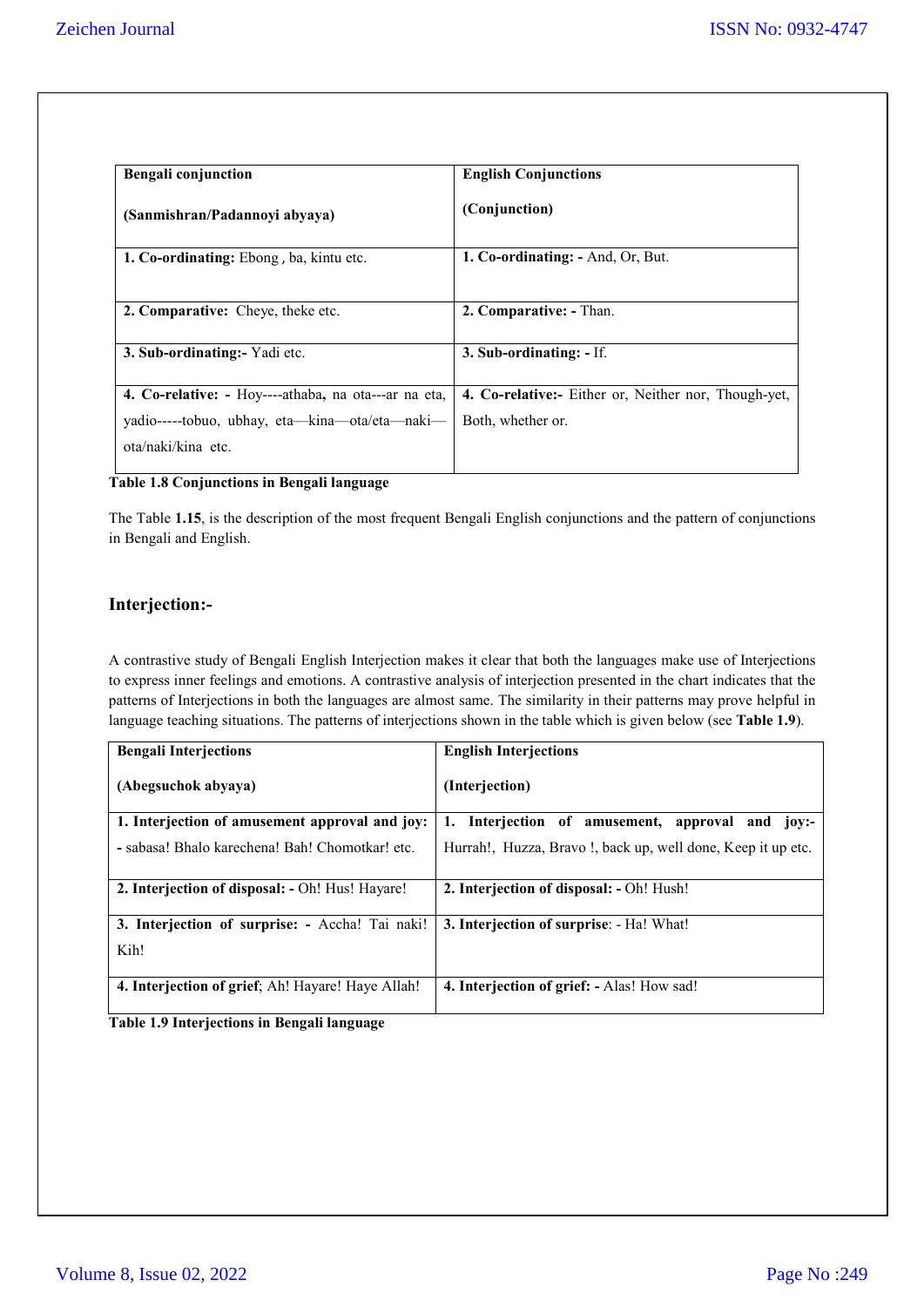## **Possible Errors**

Completing the whole parts of speech clarifies that English and Bengali are very similar in terms of parts of speech except few positions and sentence order. In this part of the paper, we will be showing the most common errors occurring while a Bengali native speaker learns English.

A sentence consists of parts of speech and sentence order according to language. Almost all South Asian languages convey similar parts of speech, however, they have different sentence order, likewise; Bengali (SOV), Hindi (SOV), and Urdu (SOV). Besides, English has different sentence order e.g. SVO. Sometimes, people of this region feel difficulties in terms of learning English due to this mixed sentence order.

Why are we talking much regarding order where we need to focus on errors of parts of speech? Well, they are absolutely related to each other. Most importantly, parts of speech are the sort of vocabularies where the sentence order is related to their (POS) position. By combining them together, we can make meaningful sentences.

Let's see the errors specifically Bengali to English language.

Every single language has their own grammar and signs to identify the parts of speech and tenses. For instance, (see **table 1.10**)

| Parts of speech | English                              | Bengali                           |
|-----------------|--------------------------------------|-----------------------------------|
|                 |                                      |                                   |
| Noun            | All names                            | All names                         |
| Pronoun         | Alternatives of Nouns                | Alternatives of Nouns             |
| Adjectives      | According to meaning in sentences    | According to meaning in sentences |
| Adverb          | er, re, ice, ly etc.                 | e, ne, ay, y etc.                 |
| Preposition     | In, of, on, for, before, across etc. | er, ir (sometimes joined)         |
| Conjunction     | And, or, but, than etc.              | Ba, kintu etc.                    |
| Interjection    | Oh! Ha! Alas! etc.                   | Ah! Hayare! Accha! etc.           |

**Table 1.10 morphological evidences of Bengali POS**

Those prescribed signs will help the learners to learn English language through POS. In the case of English language, every parts of speech are free. They occur next to each other but never mixed, for example; **"Water-ofriver",** combination of these parts of speech make a proper phrase, as they occur next to each other. If they occur like **"Waterof-river",** it is incorrect. Besides, in the case of Bengali language, preposition can mix up with nouns sometimes, for instance; **"Nodir-jal"** instead of **"Nodi-er-jal"**.

There is another issue when using English Bengali adjectives. Both have the same place of occurrence. However, in the case of Bengali adjectives, they sometimes can show the (Adjective + Noun) together in single word, as in; **"Young man"** = **"Yubak"**. In English, it shows both Adjective and Noun separately. On the other hand, Bengali phrase shows both Adjective and Noun in a single word. By this, we can say that English POS must be separated in the sentence while bringing out proper meaning. However, Bengali POS must not be necessarily separated in terms of using preposition, sometimes adjective. In addition, while using Interjection, such issues can be occurred but they barely happen in standard Bengali.

All other POS occur separately if it is in Bengali or English. We have found very few errors mentioned above for an L2 learner while learning English through Bengali (Native). Such errors will occur mostly at the time of word to word translation and making target sentences. We would like to suggest to the learners of English (Non-native) that they should be a bit careful while going through POS, especially in a preposition, adjective and conjunction.